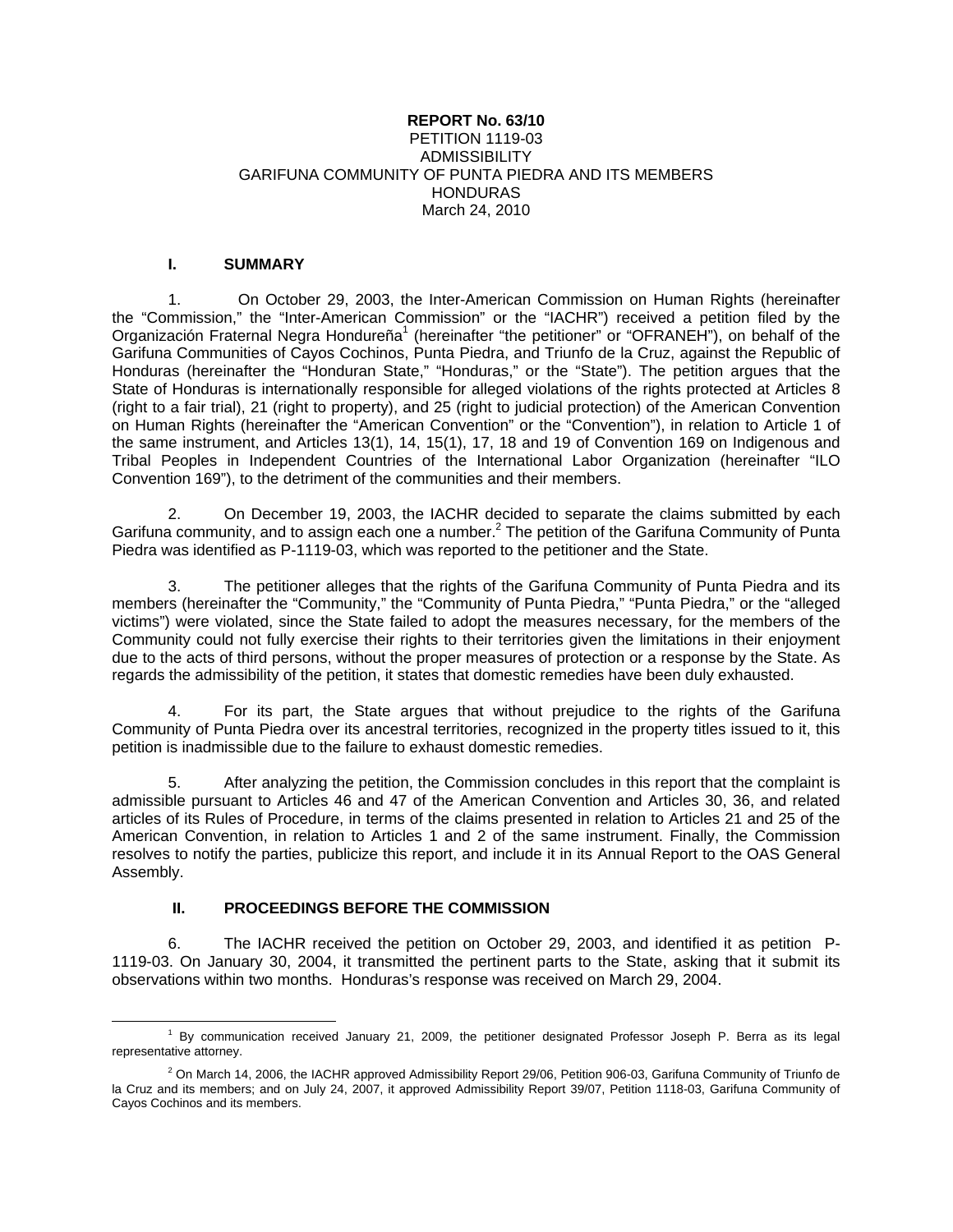7. Moreover, the IACHR received information from the petitioner on the following dates: May 11 and September 28, 2004; October 21, 2005; January 13, March 8, April 25, July 14, and October 31, 2006; March 26, May 9, June 14, June 20, and August 15, 2007; and January 21, 2009. Those communications were duly transmitted to the State.

8. The IACHR received observations from the State on the following dates: August 19 and October 28, 2004; April 6, July 28, and August 18, 2006; and April 23, April 30, June 27 and July 2, 2007. Those communications were duly transmitted to the petitioner.

9. During the processing of the case, a public hearing was held before the IACHR on March 7, 2006 (124<sup>th</sup> regular period of sessions), and two working meetings were held, on March 5, 2007 (127<sup>th</sup> regular period of sessions) and July 20, 2007 (128<sup>th</sup> regular period of sessions of the IACHR).

## **- Friendly Settlement Procedure**

10. At the public hearing held March 7, 2006, the parties agreed to begin a friendly settlement process. On March 8, 2006, the IACHR received the proposed friendly settlement drawn up by the petitioner. On March 26, 2007, the petitioner expressed its interest in withdrawing from the effort to reach a friendly settlement and going forward with the processing of the petition, alleging a lack of political will by the State to carry out the commitments assumed during this process. At the working meeting of July 20, 2007, which was attended by both parties, the petitioner reiterated its decision.

## - **Precautionary Measures 109-07**

11. On June 15, 2007, the petitioner requested the adoption of precautionary measures on behalf of the Garifuna Community of Punta Piedra and, in particular, one it its members, Marcos Bonifacio Castillo<sup>3</sup>, because he would had received death threats. On August 20, 2007, the IACHR granted precautionary measures on behalf of Marcos Bonifacio Castillo.<sup>4</sup> On September 13, 2007, Honduras sent its response. The precautionary measures are in force.

# **III. POSITIONS OF THE PARTIES**

#### **A. The petitioner**

12. The petitioner notes that the presence of the Garifuna people in Honduras dates back to 1797, and that it is a culturally differentiated people who maintain their own traditional way of life, cosmovisions, uses and customs, forms of social organization, institutions, beliefs, values, dress, and language. It notes that for a long time the Garifuna communities, among them the Community of Punta Piedra<sup>5</sup>, called on the State to recognize their rights to the land they have ancestrally possessed.<sup>6</sup>

13. In this respect, it reports that as of the early 1900s a gradual and systematic dispossession of the ancestral lands of the Garifuna began, and that since that time efforts have been made vis-à-vis the State authorities to secure recognition of their ancestral territories.

14. As regards the Garifuna Community of Punta Piedra, petitioner argues that after years of struggle, they were able to have the State grant full title over the territories they possessed from time

<sup>3</sup> <sup>3</sup> The petitioner reiterated this request during the working meeting of July 20, 2007.

<sup>&</sup>lt;sup>4</sup> In particular, the Commission asked the Honduran State: (1) To adopt the measures necessary to guarantee the life and physical integrity of Mr. Marcos Bonifacio Castillo; (2) to coordinate the measures to be adopted with the beneficiary and the petitioners; and (3) to report on the actions taken to judicially clarify the facts that justify the adoption of precautionary measures.

<sup>&</sup>lt;sup>5</sup> The Community is made up of approximately 1,500 members.

<sup>&</sup>lt;sup>6</sup> The petitioner refers, among others, to the Garifuna Community of Triunfo de la Cruz. See IACHR, Report No 29/06, Petition 906-03, Admissibility, Garifuna Community of Triunfo de la Cruz and its members, paragraph 11.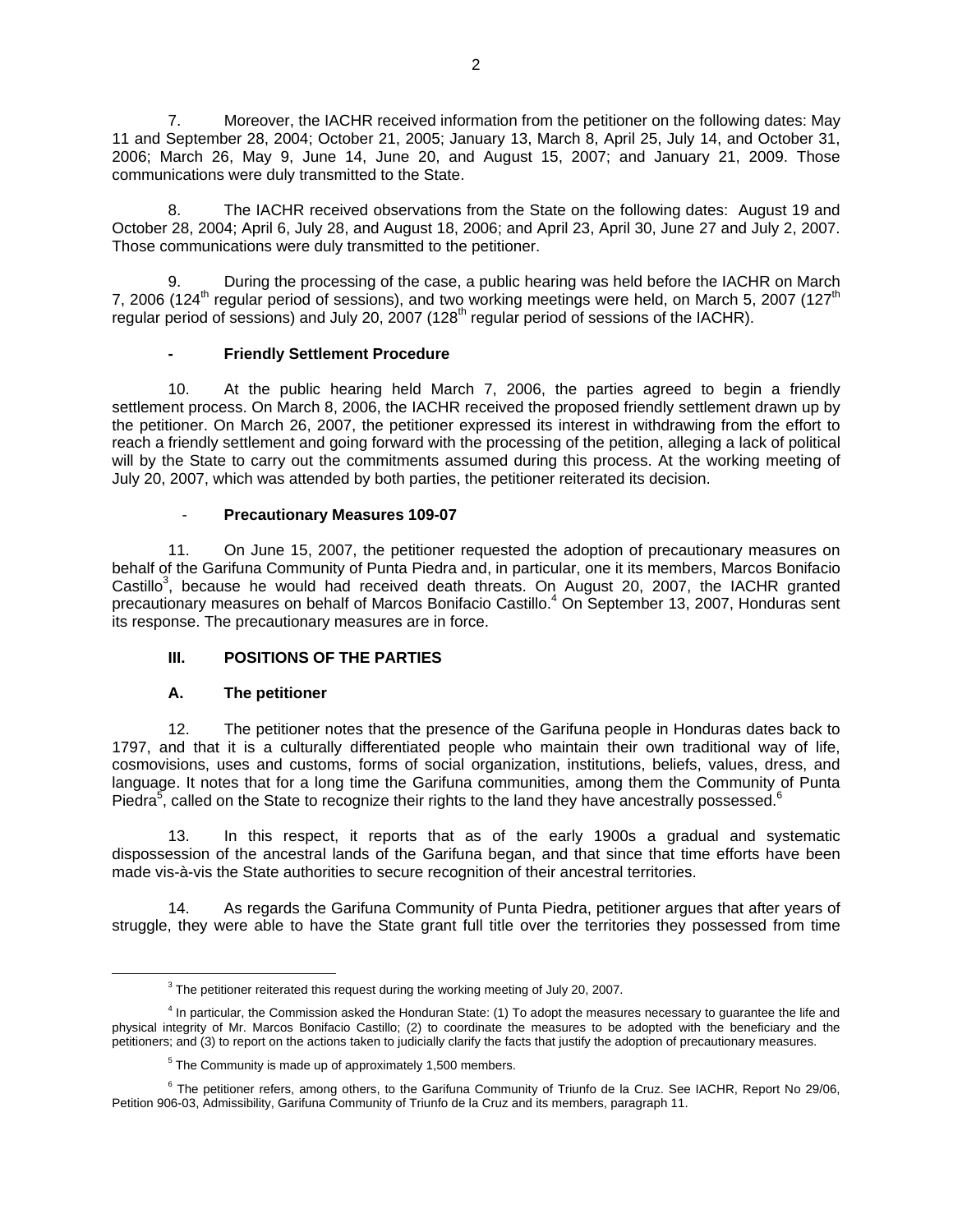immemorial, and the titles were issued by the National Agrarian Institute (hereinafter "INA": Instituto Nacional Agrario) in 1993<sup>7</sup> and 1999<sup>8</sup>, respectively.

15. It notes that during the process to obtain the property title for the Community of Punta Piedra, in 1992, peasant farmers belonging to what is known as the Community of Río Miel had occupied part of the Community's ancestral territory, especially areas set aside for the production of crops. It states that since then the Community has faced a permanent conflict with the peasants occupying that land, and a climate of violence and fear has taken hold in the area.

16. It argues that while the State awarded a property title to the Community of Punta Piedra over its ancestral lands, the members of the community have not been able to enjoy a large part of the territory, as it is occupied by the peasant community of Río Miel.

17. The petitioner reports that as regards this situation, the title that the INA granted to the Community in 1999 had a clause that established: "Excluded from the adjudication are those areas occupied and exploited by persons from outside the community, and the State reserves the right to dispose of them to adjudicate them to the occupants who meet the legal requirements." Nonetheless, the INA amended that clause on January 11, 2000, by means of a public instrument, stating for the record that the inclusion of that clause had been the result of an involuntary error, and it declared that the 1999 title had been eliminated and consequently has no value or effect.

18. It adds that in order to resolve the conflict with the peasant community of Río Miel, on December 13, 2001, a meeting was held with representatives of both communities (Punta Piedra and Río Miel), the INA, and representatives of OFRANEH and ODECO (Organización de Desarrollo Étnico Comunitario). On that occasion the parties signed an act of commitment in which the communities in conflict recognized the existence of a land tenure dispute, and of the problems that stemmed from that dispute, as a result of which the physical integrity of its members had come to be endangered.<sup>9</sup> On that occasion the State, through the INA, would have undertaken to (a) clear up legal title to the lands, so as to vest it in the Community of Punta Piedra and (b) to compensate the members of the community of Río Miel for the improvements made on the Garifuna lands and relocate them.

19. The petitioner argues that the State has not carried out the commitments it acquired on December 13, 2001, despite the many efforts that the Community of Punta Piedra has made in order to cooperate with the State so as to fully implement the commitment.

20. In addition, petitioner holds that the signing of an act of commitment with a government agency, such as the INA, presupposes for the Garifuna peoples the just conclusion of a legal dispute, given the difficulty these communities face on attempting to gain access to a legal defense. To do so, according to the petitioner, it must confer on the agreement the same force as a judgment.

21. Based on the foregoing, petitioner argues that the State has failed to adopt effective measures as would enable the members of the Garifuna Community of Punta Piedra to fully exercise the

<sup>7</sup>  $^7$  The petitioner cites the Final Property Title of Full Ownership (Título Definitivo de Propiedad en Dominio Pleno), of December 16, 1993, over land 800 hectares, 74 areas, and 8 centi-areas in extent. Granted by the National Agrarian Institute to the Garifuna Community of "Punta Piedra," Case File No. 25239.

<sup>&</sup>lt;sup>8</sup> The petitioner cites Final Property Title of Full Ownership (Título Definitivo de Propiedad en Dominio Pleno), of December 6, 1999, over land 1,513 hectares, 54 areas and 45.03 centi-areas in extent. Granted by the National Agrarian Institute to the Garifuna Community of "Punta Piedra", Case File No. 52147-10775. On January 11, 2000 , a public deed of rectification (*escritura pública de rectificación*) was issued with respect to this title, granted to the "Punta Piedra Community." In said instrument, the Executive Director of the INA, making reference to the Final Property Title of Full Ownership granted to the Garifuna Community of Punta Piedra on December 6, 1999, certified that the inclusion of the clause that provides "Excluded from the adjudication are the areas occupied and exploited by persons from outside the community, the State reserving the right to dispose thereof to adjudicate them to the occupants who meet the requirements of law" had been the result of an involuntary error; in addition, that clause was eliminated by the deed of rectification of said title, and it no longer has any effect.

<sup>&</sup>lt;sup>9</sup> In the Act of Commitment of the Communities of Punta Piedra and Río Miel, signed December 13, 2001. Document provided by the petitioner.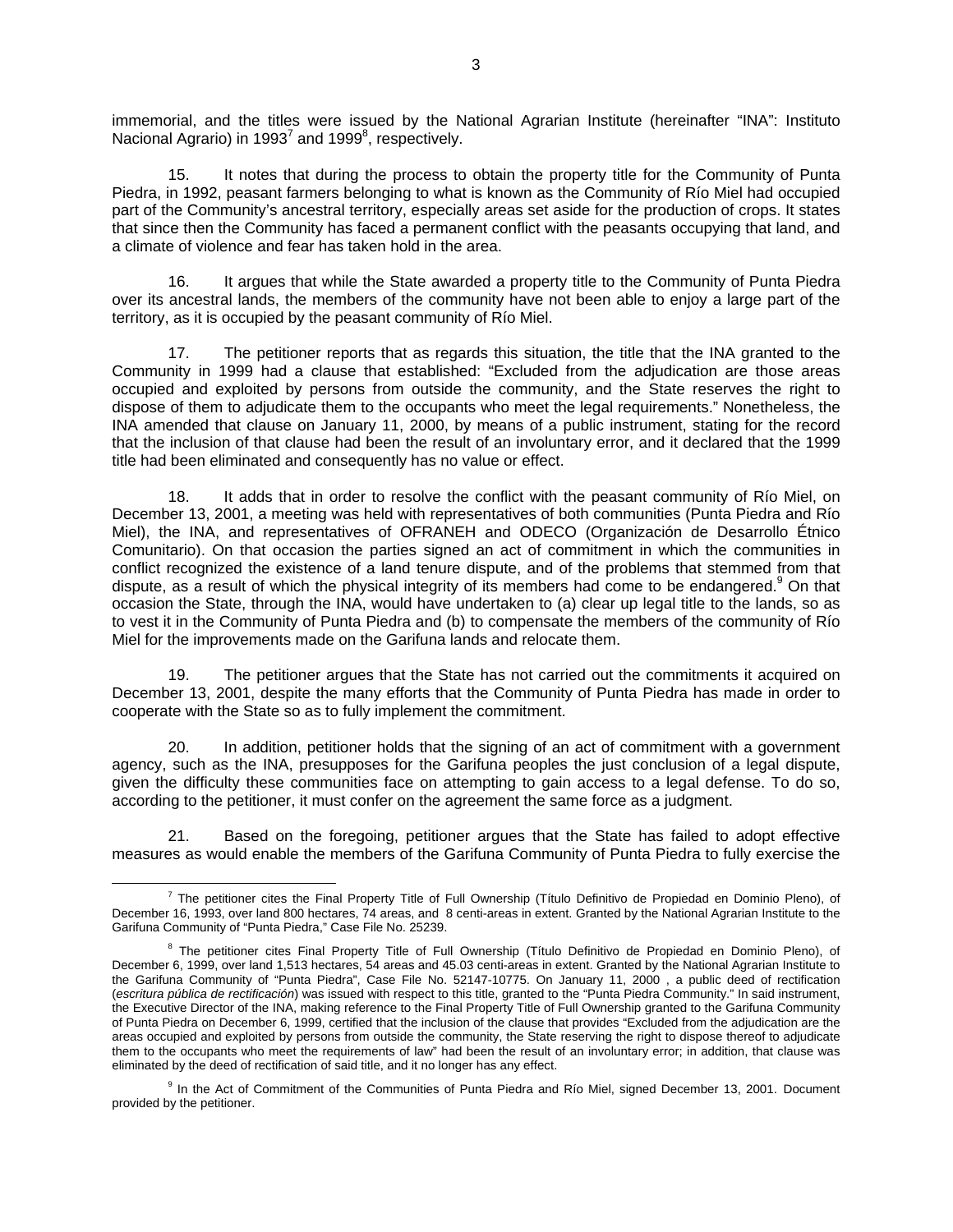rights that correspond to them over their territories, given the limitations said to have been consummated through acts committed by third persons. This, it alleges, would presuppose a violation of the rights protected at Articles 8, 21, and 25 of the American Convention, in relation to Article 1 of the same treaty.

As regards the exhaustion of domestic remedies, it argues that the signing of the agreement entered into with the INA on December 13, 2001, presupposes the exhaustion of domestic remedies. In this regard, it argues that the failure to carry out the obligations assumed in agreements by government agencies is not susceptible of being alleged before the courts of justice. Accordingly, it indicates that given the lack of any judicial remedy that makes it possible to carry out those agreements, one should understand as exhausted the domestic remedies when, after a reasonable time, the State has not carried out the commitments assumed.

23. Finally, with respect to the position of the State that domestic remedies were not exhausted, it argues that the administrative procedure indicated by the State as pending is not a remedy to be exhausted because the consequence would be obtaining a title equal to what the Community of Punta Piedra already has. In addition, it argues that if the agreement signed with the INA were executive in nature, as the State indicates, it would represent the failure of the State to carry out the obligations assumed with the Garifuna Community.

# **B. The State**

24. The State of Honduras stated that without prejudice to recognizing the rights that correspond to the Garifuna Community of Punta Piedra over its territories, the petition is inadmissible, as domestic remedies have yet to be exhausted.

25. The State reports that on December 26, 1922, the Community of Punta Piedra was granted a right of use and enjoyment over its territory by means of a community title (*título ejidal*).

26. With respect to the subject matter of the petition, the State argues that the problem alleged stems from the arrival of the first members of the Community of Río Miel in the Garifuna territory. It indicates that said territory, over which the Garifuna Community of Punta Piedra enjoys a right of full ownership (*de dominio pleno*), was determined through two concessions made by the INA. In this regard, it confirms the information provided by the petitioner to the effect that on December 16, 1993, that community was granted full ownership over 800.64 hectares; and that subsequently, on December 6, 1999, it was granted full ownership of a rural property that had been lands with national legal status of 1,513.54 hectares, thus expanding its territory. It specifies that the territory adjudicated by the second title included areas occupied by the residents of the Community of Río Miel.

27. According to the State, it was involved in seeking a peaceful solution to the conflict that affects the communities of Punta Piedra and Río Miel and that, in that context, it had sought to activate various governmental mechanisms. During the working meeting held before the IACHR on July 20, 2007, the State reported on the efforts it had been making to reach friendly settlements with the inhabitants of the Community of Río Miel and on the difficulties they faced, since those community members reject the possibility of being evicted from the lands where they live.

28. Finally, the State argues that the conflict was resolved by entering into an agreement signed on December 13, 2001, before an *ad hoc* Inter-institutional Commission<sup>10</sup> whose members include, among others, the INA. It alleges that the agreement is in the nature of an out-of-court settlement.

29. With regard to the obligations stemming from that agreement, it reported that the INA had performed the appraisal of the improvements made by community members of Río Miel in the territory of the Garifuna community, so as to proceed to clearing the lands of non-indigenous inhabitants

10 The State indicates that the *ad hoc* Commission was made up of representatives of the Social Ministries of the Diocese of Trujillo, the INA, and the organizations ODECO and OFRANEH.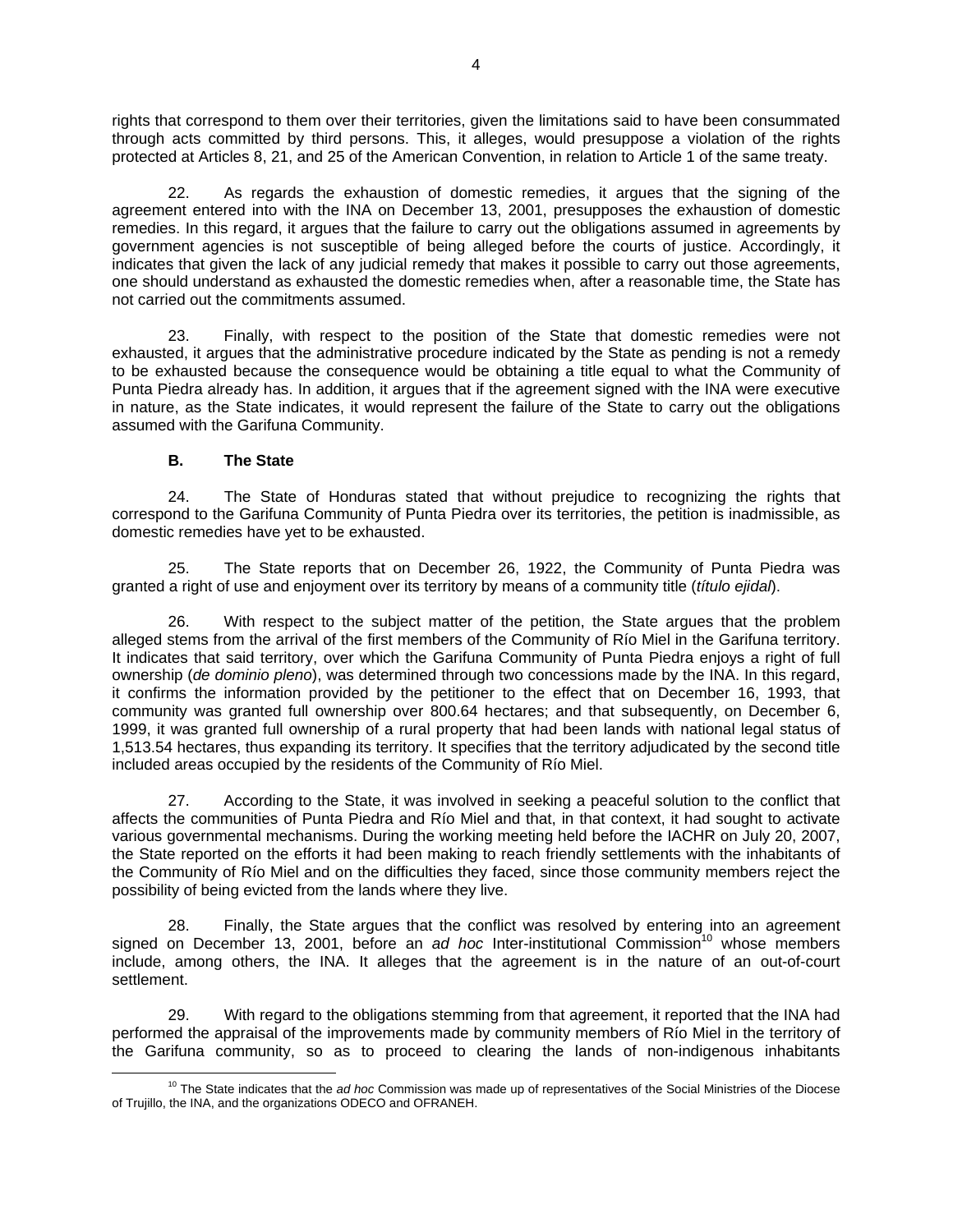*(saneamiento)*. Nonetheless, it reports that the State did not have the economic resources necessary to continue this procedure, notwithstanding the budgetary efforts that were said to have been executed.

30. With respect to the exhaustion of domestic remedies, the State argues that the agreement signed by the parties does not presuppose any exhaustion of domestic remedies. In this regard, it notes that the alleged victims should have sought the payment of compensation through the administrative mechanisms that have been established by domestic legislation to guarantee the rights of private persons vis-à-vis the activity of the administration, and if that effort were not fruitful, then take recourse to judicial action.

31. Specifically, Honduras argues that the alleged victims should have filed an administrative claim prior to taking judicial action, as regulated in the Law on Administrative Procedures, which would constitute due process of law for the protection of the right allegedly violated. It argues that once said remedy is exhausted, the alleged victims could have filed the corresponding judicial action. Therefore, it concludes that domestic remedies have yet to be exhausted, and it asks that the petition be found inadmissible.

# **IV. ANALYSIS ON COMPETENCE AND ADMISSIBILITY**

### **A. Competence of the Inter-American Commission** *ratione personae***,** *ratione loci***,**  *ratione temporis* **and** *ratione materiae*

32. The petitioner is authorized by Article 44 of the American Convention to submit petitions to the Commission. The petition identifies as alleged victims, to the Garifuna Community of Punta Piedra and its members who belong to the Garifunas indigenous people<sup>11</sup>, whose rights, enshrined in the American Convention, the State had committed and undertaken to respect and protect. As regards the State, the Commission notes that Honduras has been a state party to the American Convention since September 8, 1977, when it deposited its instrument of ratification. Therefore, the Commission is competent *ratione personae* to examine the petition. In addition, the Commission is competent *ratione loci* to take cognizance of the petition because it alleges violations of rights protected by the American Convention that are said to have taken place in the territory of Honduras, a state party to that treaty.

33. The Commission is competent *ratione temporis* insofar as the obligation to respect and ensure the rights protected in the American Convention was already in force for the State as of the date of the facts alleged in the petition. Finally, the Commission is competent *ratione materiae*, because the petition alleges possible violations of the human rights protected by the American Convention.

34. With regard to what is raised by the petitioner in the complaint, to the effect that it seeks a finding that the State of Honduras violated ILO Convention 169, the Commission has no jurisdiction over the matter, without prejudice to which it can be used as a guide for interpreting the conventional obligations, in light of Article 29 of the American Convention.<sup>12</sup>

# **B. Exhaustion of domestic remedies**

<sup>&</sup>lt;sup>11</sup> The alleged victims belong to the Garifuna Community of Punta Piedra, with a population of approximately 1,500 members. This community is located in specific geographic areas and their individual members can be identified. In this regard, see I/A Court H.R., Matter of The Communities of Jiguamiandó and Curbaradó regarding Colombia. Judgment dated March 6, 2003, ninth clause; *Matter of the Peace Community of San José de Apartadó regarding Colombia*. Judgment dated June 18, 2002, eighth clause; *Matter of the Peace Community of San José de Apartadó regarding Colombia*. Judgment dated November 24, 2000, seventh clause; I/A Court H.R., *The Mayagna (Sumo) Awas Tingni Community v. Nicaragua Case.* Judgment of August 31, 2001. Series C No. 79, para. 149; *Matter of Pueblo indígena de Sarayaku regarding Ecuador*. Judgment dated July 6, 2004, para. 9. CIDH, Report No. 58/09, Kuna of Madungandí and Emberá of Bayano Indigenous Peoples and their Members (Panamá), para. 26;<br>IACHR, Report No. 79/09, Ngobe Indigenous Communities and their members in the Changuilona River Vall

Along the same lines, see IACHR, Report No. 29/06, Petition 906-03, Admissibility, Garifuna Community of Triunfo de la Cruz and its members, para. 39; and IACHR, Report No. 39/07, Petition 1118/03, Admissibility, Garifuna Community of Cayos Cochinos and its members, para. 49.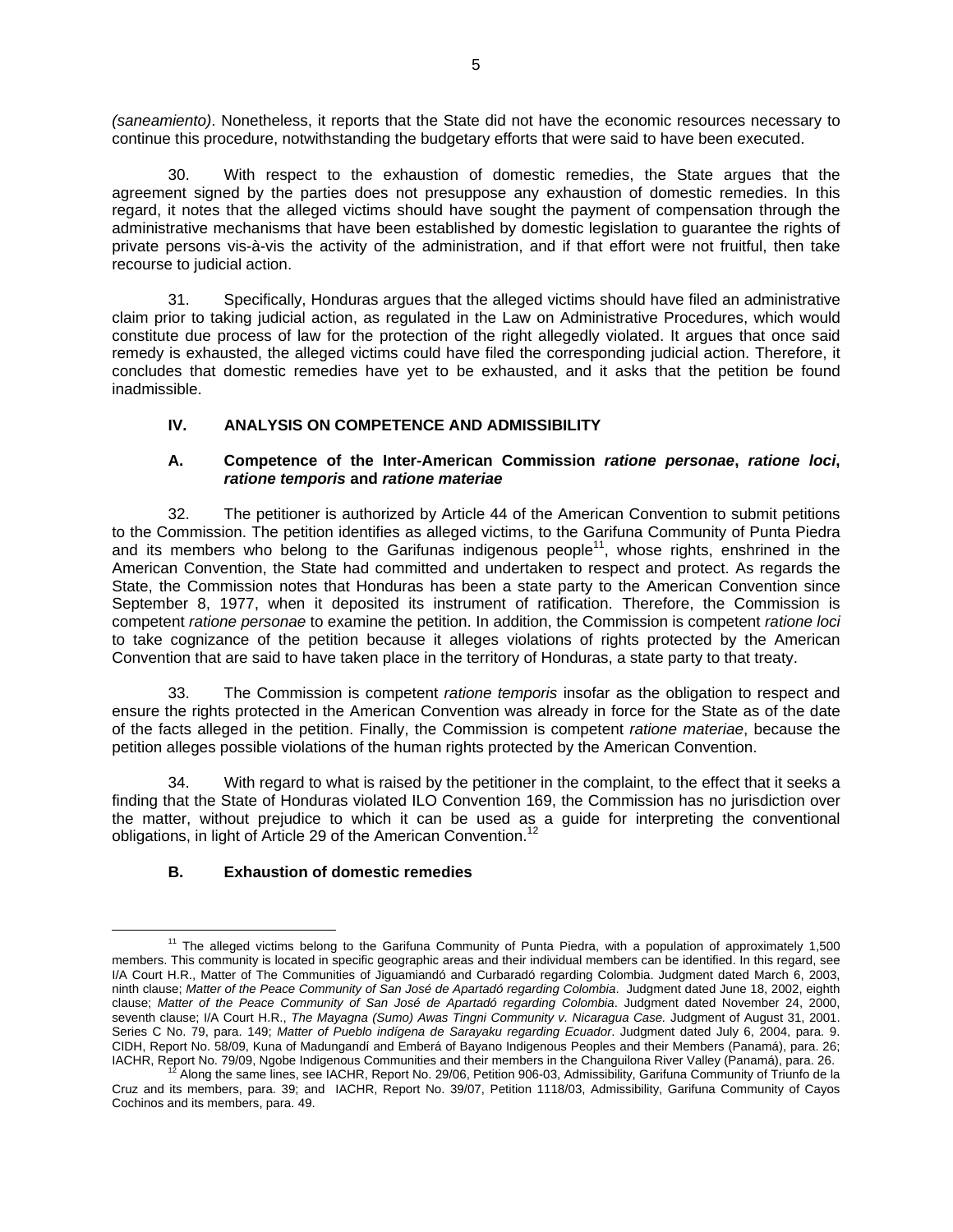35. Article 46(1) of the American Convention establishes that in order for a petition submitted to the Inter-American Commission to be admissible pursuant to Article 44 of the Convention, one must have pursued and exhausted domestic remedies, in keeping with generally recognized principles of international law. The purpose of this requirement is to allow national authorities to examine alleged violations of a protected right, and, if appropriate, to resolve them before their consideration by an international authority.

36. Article 46(2) of the Convention provides that the requirement of prior exhaustion of domestic remedies does not apply when: (a) the domestic legislation of the state concerned does not afford due process of law for the protection of the right or rights that have allegedly been violated; (b) the party alleging violation of his rights has been denied access to the remedies under domestic law or has been prevented from exhausting them; and (c) there has been unwarranted delay in rendering a final judgment under the aforementioned remedies.

37. In the instant case, the State asks that the petition be declared inadmissible for failure to exhaust domestic remedies. It argues that the alleged victims should have sought payment of compensation through the administrative mechanisms established by the domestic legislation to guarantee the rights of private persons vis-à-vis the administration, and if that effort were not fruitful, only then could they have resorted to judicial action. In this respect, it notes that for the purposes of filing the corresponding judicial action, one must first have exhausted the administrative claim established in the Law on Administrative Procedures. It adds that the signing of the agreement on December 13, 2001, should not be understood as exhaustion of remedies because that agreement is in the nature of an outof-court settlement.

38. The petitioner argues, on the other hand, that the signing of the agreement executed with the INA on December 13, 2001, presupposes the exhaustion of domestic remedies. It argues that the breach of obligations assumed by government agencies in agreements such as that mentioned is not susceptible to being alleged before the courts of justice.

39. With respect to the requirement of exhaustion of domestic remedies, the Commission observes that the facts alleged in the instant case are related to the effective protection of the right to collective property of a Garifuna community. In addition, it observes that the alleged victims are members of a Garifuna community that is culturally differentiated, with its own organization and authorities, and oral tradition, which for decades has been taking initiatives vis-à-vis the authorities of the State to secure recognition of their ancestral territory, first, and second, to be allowed the use and enjoyment of their rights.

40. In the instant case, there is no dispute with respect to the right to property of the Garifuna Community of Punta Piedra. The issue raised refers to the nature and scope of the obligation of the Honduran State to offer effective protection to that community's right to collective property. In this respect, the Inter-American Court of Human Rights (hereinafter the "Court" or the "Inter-American Court") has determined that the "protection of property under Article 21 of the Convention … places upon States a positive obligation to adopt special measures that guarantee members of indigenous and tribal peoples the full and equal exercise of their right to the territories they have traditionally used and occupied."<sup>13</sup>

41. Based on the analysis of the information and documents provided by the parties, it appears that the State granted the Community of Punta Piedra a community title (*título ejidal*) of use and enjoyment over their territory in 1922. In addition, it appears that the State, through the National Agrarian Institute, granted Property Title of Full Ownership to the Community in 1993 and 1999 for 800.64 hectares and 1,513.54 hectares, respectively. In addition, it appears that part of the territory of the Garifuna Community of Punta Piedra has been occupied by a peasant farmer community since approximately 1992, a situation that the State, through the INA, undertook to resolve, first in view of the nature of the property title of full ownership conveyed to the Garifuna Community in 1999 and, second, by means of the

91.

<sup>&</sup>lt;sup>13</sup> I/A Court H.R.. Case of the Saramaka People v. Suriname. Judgment of November 28, 2007. Series C No. 172, para.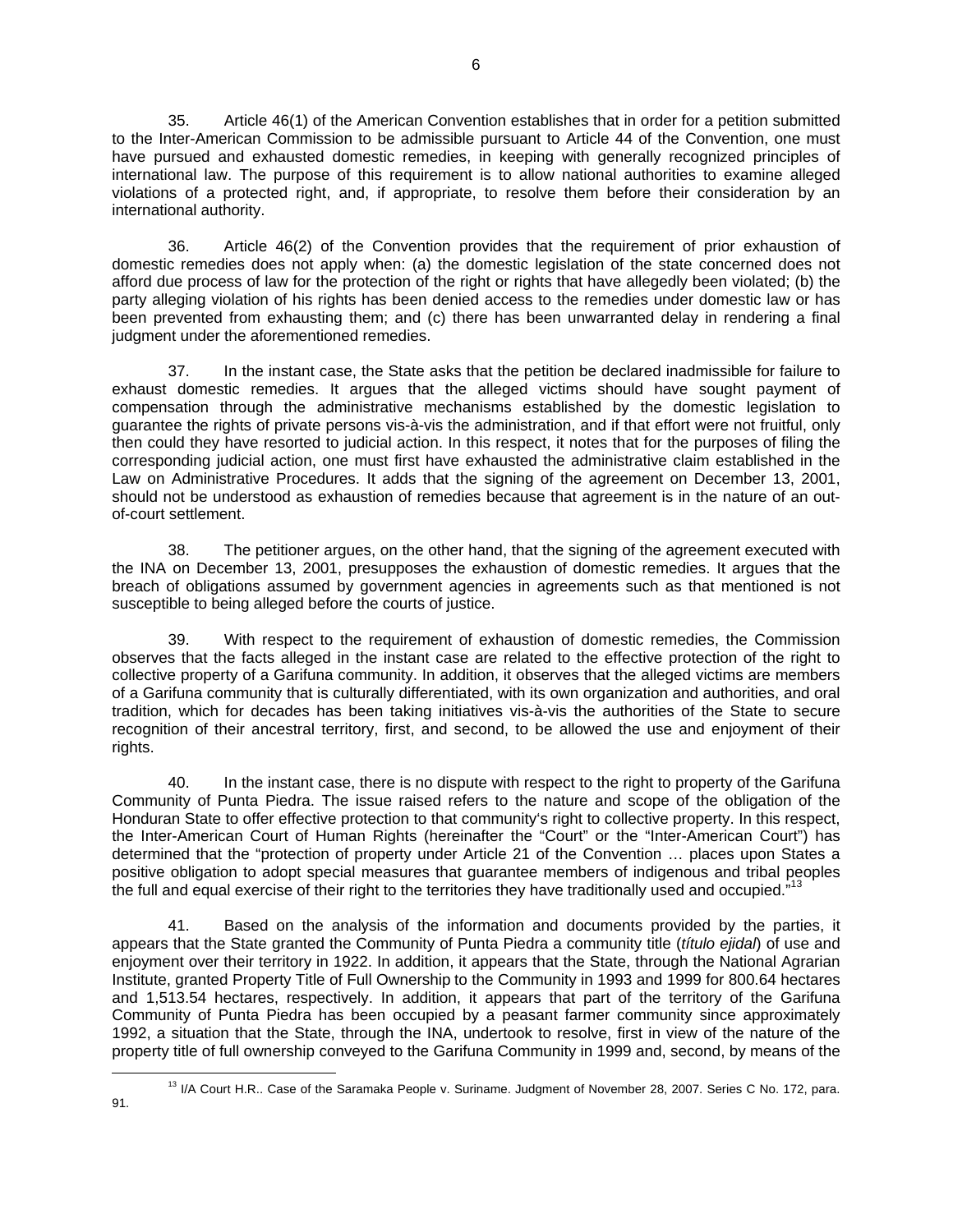commitment acquired in the agreement signed on December 13, 2001, by the communities in conflict and the INA.

42. In addition, it appears that the representatives of the Garifuna Community of Punta Piedra, with a view to securing the clearing of the lands of non-indigenous inhabitants *(saneamiento)* have for almost two decades been making efforts vis-à-vis the State authorities, raising the central issues of this petition, and achieving the signing of said agreement on December 13, 2001. Based on the information provided by the parties, it appears that to date the commitments assumed by the State are pending implementation.

43. The Commission considers that the State has alleged the failure to exhaust an administrative remedy. In addition, one observes that it has not indicated to this Commission what the suitable judicial remedy would be offered by the domestic legislation, and, accordingly, the remedy that would have to be exhausted. The references to the judicial actions that would to have been brought by the alleged victims, once administrative remedies are exhausted, have been formulated in generic terms.

44. The IACHR also notes that the State argues that the conflict between the Garifuna Community of Punta Piedra and the members of the community of Río Miel "was resolved through the signing of an agreement on December 13, 2001, before an *ad hoc* Inter-institutional Commission" that includes the INA. With respect to the obligations that stem from said agreement, the State reported that the INA performed the appraisal of the improvements introduced by community members of Río Miel in the territory of the Garifuna community for the purposes of proceeding to clear the lands of nonindigenous people *(saneamiento)*. The Commission observes that the State does not deny its commitment, but alleges that it does not have the economic resources to continue this procedure.

45. In consideration of the foregoing, the IACHR understands that the alleged victims do not want compensation, but call for substantive action on the part of the State to carry out the obligation acquired, first by recognizing their ancestral territory, and, second, by following through on the commitment acquired December 13, 2001 by the el INA, for the third persons who are living in their ancestral territory to be transferred elsewhere. Accordingly a contentious-administrative action or an action for damages so as to obtain compensation from the State is not a suitable remedy in this case.

46. The contentious-administrative action indicated by the State is not a suitable remedy in the face of these claims, given that the State already recognizes and has undertaken to protect the rights in question, such that they do not require a determination of their rights in this regard. Nor would an action for damages be suitable, given that the main claim is for the State to adopt measures within its competence to relocate third persons.

47. In consideration of the foregoing, the IACHR understands that the alleged victims requested the assistance of the State to protect their territory, but considers that they did not have adequate mechanisms for demanding from the State the territorial protection requested. In summary, the IACHR understands that Honduras did not make available to the alleged victims a remedy that would make it possible to protect the right alleged to have been violated, which in the terms of Article 46(2)(a) of the American Convention, constitutes one of the grounds for applying the exception to the rule of prior exhaustion of domestic remedies.

48. Finally, it should be noted that citing the exceptions to the rule of prior exhaustion of domestic remedies provided for at Article 46(2) of the Convention is closely related to the establishment of possible violations of rights enshrined therein, such as the rights to a fair trial and judicial protection. Nonetheless, Article 46(2), by its nature and purpose, is an autonomous provision, in contrast to the substantive provisions of the Convention. Therefore, a determination as to whether the exceptions to the rules of prior exhaustion of domestic remedies provided for therein are applicable in the case at hand must be made prior to and independently of the analysis of the merits, since the standard by which to assess this requirement is different from the one needed to establish a violation of Articles 8 or 25 of the Convention. It should be noted that the causes and effects that have prevented the exhaustion of domestic remedies in the instant case will be considered, to the extent that they are relevant, in any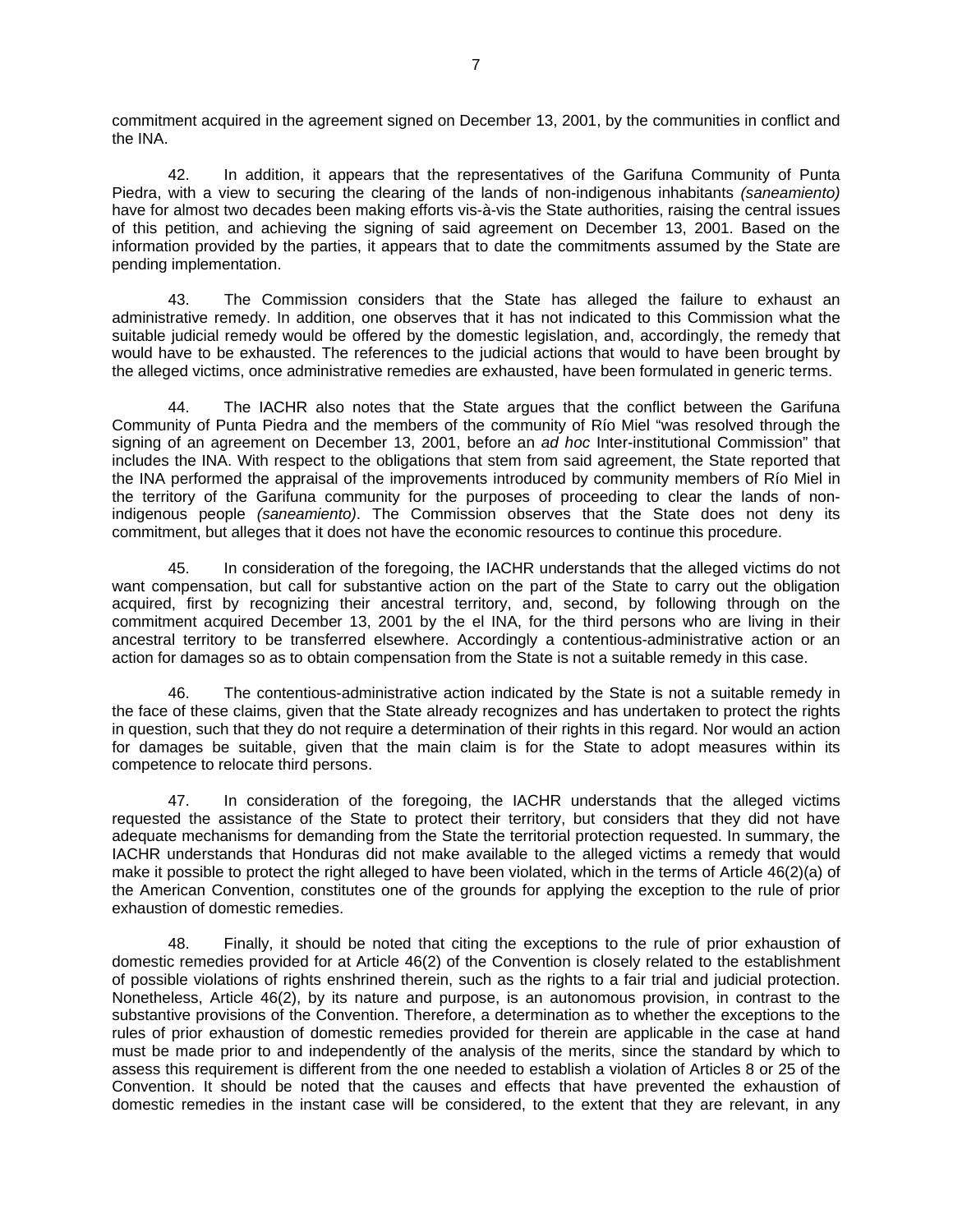report on the merits adopted by the Commission to establish whether they do, in fact, constitute violations of the American Convention.

# **C. Timeliness of the petition**

49. According to Article 46(1)(b) of the Convention, for a petition to be admitted it must be submitted within six months of the date on which the petitioner was notified of the final decision in the domestic jurisdiction. Nonetheless, as provided in Article 32(2) of the IACHR's Rules of Procedure, in those cases in which the exceptions to prior exhaustion rule apply, the petition must be submitted within a time Commission considers reasonable. To this end, the Commission should consider the date of the alleged violation of rights and the circumstances of each case.<sup>14</sup>

50. In the petition under study, the IACHR considers that the exception to the prior exhaustion requirement provided for at Article 46(2)(a) of the American Convention applies. Mindful of the date on which the dispute that led to this petition began, the time that has transpired since the signing of the agreement to which the State is one of the signatories, and the lack of progress in resolving the conflict alleged, the IAHCR concludes that the petition, submitted on October 29, 2003, was submitted in a reasonable time, and, therefore, it considers that the requirement established at Article 46(1)(b) of the Convention has been satisfied.

# **D. Duplication of procedures and international res judicata**

51. In order for a petition to be admissible, the American Convention requires, at Article 46(1)(c), "that the subject of the petition or communication is not pending in another international proceeding for settlement," and at Article 47(d) that it not reproduce the content of a petition already examined by this or any other international organization.

52. In this respect, the petitioner indicated that the petition under examination was not submitted to any other international organization, and no evidence to the contrary appears in the record. Therefore, the IACHR concludes that the requirement established at Article 46(1)(c) of the Convention has been met.

# **E. Characterization of the alleged facts**

53. For purposes of admissibility, the Commission has to determine whether the facts alleged tend to establish a violation of rights enshrined in the American Convention, as required by Article 47(b), or whether the petition should be dismissed as "manifestly groundless" or obviously out of order, as per Article 47(c). The standard by which these requirements are assessed is different from the one needed to decide upon the merits of a petition; the Commission must perform a *prima facie* evaluation to determine whether the petition establishes the grounds for finding a possible or potential violation of a right protected by the Convention, but not to establish the existence of a violation of rights. This determination constitutes a primary analysis that does not imply any prejudging on the merits of the dispute.

54. The Commission will consider in the merits stage whether there exists or not a violation of the rights enshrined in Articles 21 and 25 of the American Convention, in conjunction with Articles 1 and 2 of the same instrument, taking into consideration the special relation between the indigenous communities with their ancestral lands, recognized both by the IACHR and the Inter-American Court<sup>15</sup>.

<sup>&</sup>lt;sup>14</sup> IACHR, Report No. 15/09 (Admissibility) Petition 1-06, Massacre and Forced Displacement in Montes de María, Colombia, March 19, 2009, para. 62.

<sup>&</sup>lt;sup>15</sup> Is this regard, consider Article 21 of the American Convention on Human Rights, in light of the provitions: I/A Court H.R., *The Mayagna (Sumo) Awas Tingni Community v. Nicaragua.* Judgment of August 31, 2001. Series C No. 79; I/A Court H.R., *Case of the Yakye Axa Indigenous Community v. Paraguay*. Judgment of June 17, 2005. Series C No. 125; I/A Court H.R., *Case of the Sawhoyamaxa Indigenous Community v. Paraguay*. Judgment of March 29, 2006. Series C No. 146; I/A Court H.R., *Case of the Saramaka People v. Suriname*. Judgment of November 28, 2007. Series C No. 172; IACHR, Report N° 75/02, Mary y Carrie Dann (United States), December 27, 2002; IACH, Report N° 40/04, Indigenous Mayan Communities of the Toledo District, Belize, October 12, 2004 and others that may be relevant.